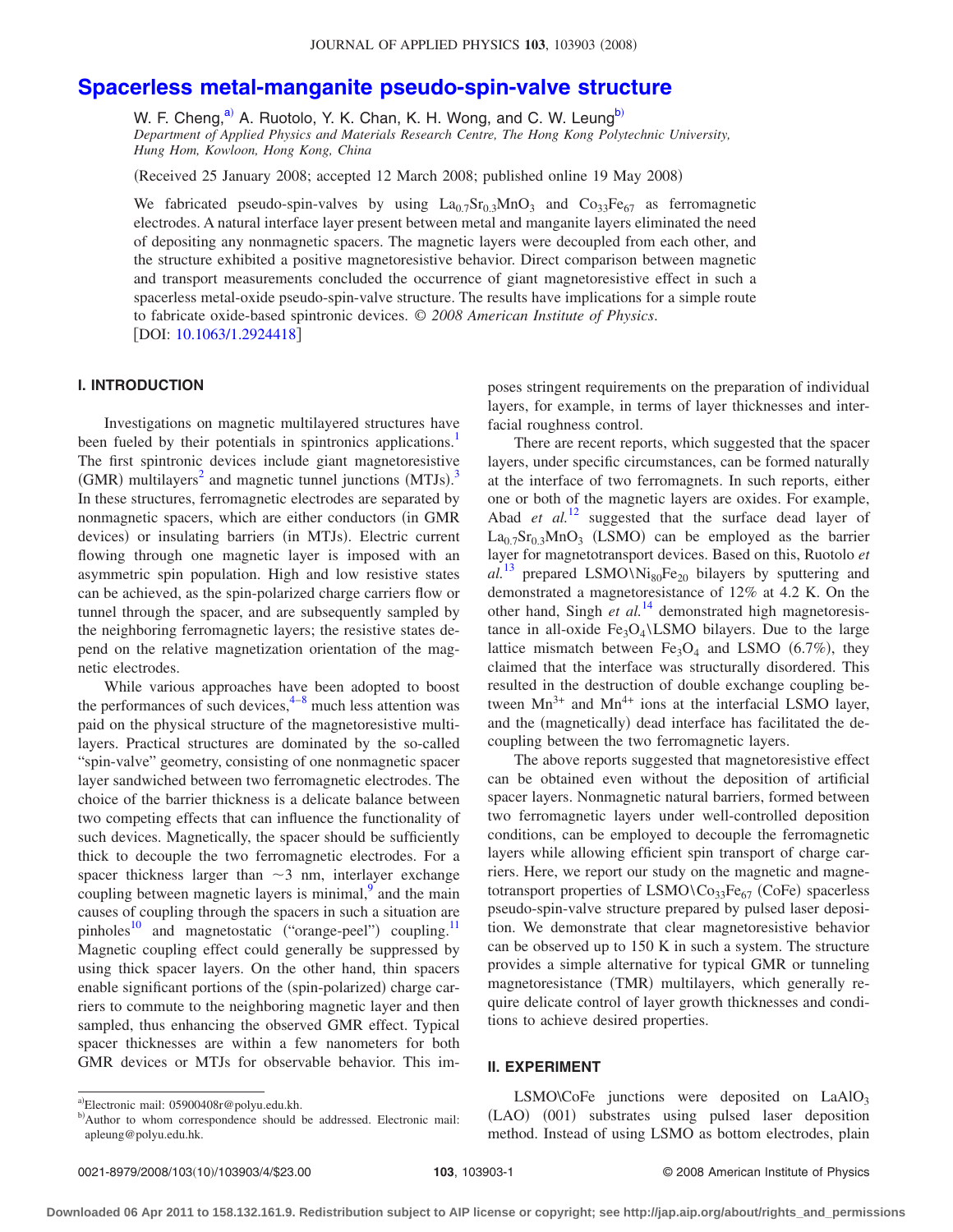$\text{LaNiO}_3$  (LNO) films of thickness 100 nm were deposited on LAO substrates. Being a nonmagnetic conductor<sup>15</sup> [resistivity  $\sim$  80  $\mu\Omega$  cm at 10 K, as measured from a single epitaxial film of thickness 100 nm grown on LAO (001) substrate], its resistivity was an order of magnitude lower than that of LSMO at the same temperature. The use of LNO as the bottom electrode allows a more uniform current flow across the pseudo-spin-valve junction, and should help to reduce the contribution of anisotropic magnetoresistance<sup>16</sup> (AMR) from the bottom electrodes (if any).

The LNO layers were grown at a substrate temperature of 650 °C under an oxygen pressure of 150 mTorr, with a laser fluence of 3.6 J cm<sup>-2</sup>. 200  $\mu$ m squares of LSMO, 50 nm in thickness, were then deposited on the LNO layer by using a thin stainless steel shadow mask. The deposition conditions were identical to that of the LNO electrode layer. To ensure the oxygen stoichiometry of the layers, the samples were naturally cooled in an ambient oxygen environment of 150 mTorr to room temperature after the deposition of each individual layer. Finally, 50 nm of CoFe was deposited, in the absence of ambient oxygen gas and without heating the substrate, on top of the LSMO squares. The deposition rates for LNO and CoFe were  $\sim$  5 nm/min, and 20 nm/min for LSMO.

To investigate the magnetotransport properties of the junctions, electrical connections were made on the CoFe electrodes and the bottom LNO films by ultrasound wire bonding. In such a configuration, the measurements were in the so-called "current-perpendicular-to-plane" geometry for GMR studies.<sup>[2](#page-3-1)</sup> Four-point measurement technique was used to probe the resistances of the junctions, thus minimizing the potential resistance contributions from the LNO layer. A constant current of 10 mA was applied across the film during the measurement. The magnetic properties of the structure were characterized by measuring a trilayer plain film sample with a vibrating sample magnetometer. In both the magnetic and transport measurements, magnetic field was applied along the plane of the films.

#### **III. RESULTS AND DISCUSSIONS**

Figure [1](#page-1-0) shows the x-ray diffraction profile of a LNO\LSMO\CoFe trilayer thin-film sample. Due to the close lattice parameters of the layers, their peaks were not distinguishable from each other in the  $\theta$ -2 $\theta$  scan.  $\phi$ -scans of the LSMO and LNO (202) planes (data not shown) indicated cube-on-cube growth of the layers on LAO substrates. The perovskite structures of LNO and LSMO, with similar lattice parameters  $(a_{LSMO} = 3.87 \text{ Å} \text{ and } a_{LNO} = 3.84 \text{ Å} \text{ for}$ pseudocubic structure), ensured epitaxial growth of LSMO on top of the LNO electrode layer. On the other hand, no diffraction peak corresponding to the CoFe layer was observed, which implies its polycrystalline nature resulting from the growth at room temperature.

The hysteresis loops of the sample, measured at various temperatures, are illustrated in Fig. [2.](#page-1-1) Double-coercivity behavior was observed in all of the measurements up to 200 K. As the temperature increased, coercivities of the layers gradually decreased. At 100 K, the coercivity values matched

<span id="page-1-0"></span>

FIG. 1. X-ray diffraction  $\theta$ -2 $\theta$  scan pattern of a LSMO\LNO\Co\Fe trilayer film deposited on a LAO (001) substrate.

well with those of the single LSMO (110 Oe) and CoFe (19 Oe) films (inset of Fig. [2](#page-1-1)), which were deposited under identical conditions as the corresponding layers in trilayer structure. We therefore suggest that the LSMO and CoFe were the hard and soft layers of the pseudo-spin-valve, respectively. At all temperatures up to 100 K, the LSMO layer clearly showed a higher coercivity compared to the CoFe in our samples. The occurrence of such a double-coercivity behavior suggested that the two magnetic layers were magnetically decoupled from one another, which is an important prerequisite for the observation of the GMR effect.

A direct comparison between the hysteresis loop of the plane trilayer film, and the magnetoresistance behavior of a LNO\LSMO\CoFe junction, both measured at 50 K, is shown in Fig. [3.](#page-2-0) The MR ratio is defined as  $100 \times (R_{an})$ 

<span id="page-1-1"></span>

FIG. 2. (Color online) Hysteresis loops of a LNO\LSMO\CoFe trilayer film at 10 (square), 50 (triangles), and 100 K (circles). Inset: hysteresis loops of LNO\LSMO (dotted line) and CoFe (solid line) films on LAO (001) substrates measured at 100 K.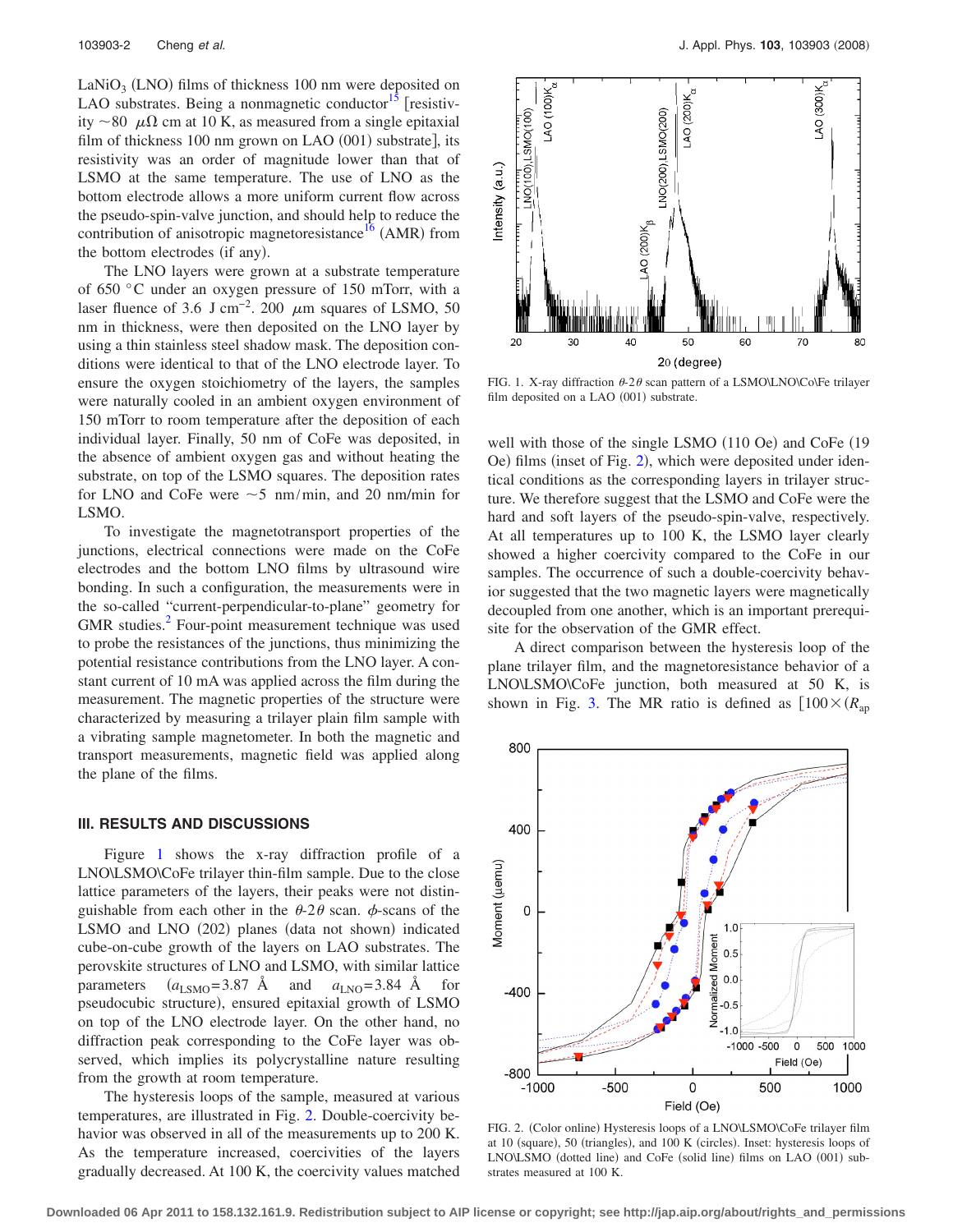<span id="page-2-0"></span>

FIG. 3. Magnetoresistance of a LNO\LSMO\CoFe junction (solid line) and the magnetization of a trilayer film sample (dashed line), as a function of external in-plane field, at 50 K.

 $-R_0$ / $R_0$ ], where  $R_{ap}(R_0)$  is the four-point resistance of the junction when the magnetization vectors of LSMO and CoFe layers are antiparallel when the external applied field is zero). As shown in Fig. [3,](#page-2-0) a high resistance state was observed when a saturating magnetic field of 1 kOe was applied to the sample. As the magnetic field gradually decreased to -30 Oe (coercive field of CoFe), switching of CoFe layer magnetization occurred. An antiparallel magnetization configuration was obtained, and the MR curve rapidly switched to a low resistance state. As the magnetic field was further decreased, the magnetization of the LSMO layer was switched at about −220 Oe. The CoFe and LSMO layer magnetization became parallel aligned, and the junction switched back to the high resistance state accordingly. The same behavior was repeated for the branches of hysteresis loop and MR curve with increasing external field.

The results in Fig. [3](#page-2-0) strongly suggested that the observed resistance changes were due to the GMR effect. The switching of the relative magnetization directions in the plane film coincided with the resistance changes of the junction. The sharp switching of the CoFe magnetization matched well with a rapid resistance drop of the junction. The resistance changes were not abrupt during the switching of the LSMO layer, which indicates an imperfect parallel/antiparallel alignment of magnetization in the magnetic layers. Nevertheless, this observation matched with gradual magnetization switching behavior of the LSMO layer displayed in the hysteresis loop in Fig. [3.](#page-2-0)

The use of nonperfect conductors (LNO and Pt) as electrodes could lead to observation of AMR effect, due to a nonzero in-plane current component in the magnetic layers. However, we suggest that the effect was minimal in our results. In case of AMR, the resistive maxima or minima of the  $R(H)$  plots coincide with the coercive fields of the magnetic layers, depending on the relative orientations of the (inplane) current and magnetizations. More importantly, the

AMR behavior should be fairly symmetric about the resistance maxima/minima. $^{17}$  The resistance changes in our junction, as observed in Fig. [3,](#page-2-0) were steep at small fields. On the other hand, a more gradual switching behavior was seen at high fields. We therefore conclude that the observed magnetoresistive behavior arose from the GMR effect, with resistance changes due to the magnetization reversal of the CoFe and LSMO layers.

Our transport measurement results have shown a positive magnetoresistive behavior. That is, the resistance of the sample increased upon the application of a saturating magnetic field, which led to a *negative* MR ratio. This was in contrast to the negative MR obtained from LSMO\NiFe system studied by Ruotolo *et al.* Whether the observed GMR is positive or negative is known to be dependent on the relative sign of spin polarization in the neighboring magnetic layers:<sup>18</sup> Materials with opposite signs of spin polarizations have different majority spin bands, which lead to contrasting scattering probabilities for opposite spin populations when their magnetization vectors are aligned. This leads to a high resistive state at high magnetic field and hence a positive MR.<sup>19</sup> However, negative MR behavior has been reported for NiFe–Co (or CoFe) spin valves<sup>20</sup> and tunnel junctions,<sup>21</sup> and the two types of alloys should possess the same sign of spin polarization.<sup>18</sup> It is therefore expected that the same sign of MR would appear in LSMO\NiFe and LSMO\CoFe spin valves. Our results were in direct contrast to the expectation.

A more complete picture on GMR and TMR should also take into account the effect of interfacial spin asymmetry.<sup>18</sup> For example, Du *et al.*<sup>[22](#page-3-18)</sup> have managed to observe both signs of GMR in FeCo $\Delta$ lO<sub>x</sub> $\angle$ Co MTJs by varying the oxidation time for the aluminum oxide barrier By means of electron microscopy and holography, they speculated that the effect originated from overoxidation of the Al layer during the barrier formation process. Interfacial FeCo oxides, possessing opposite spin polarization compared to CoFe and Co, could have led to the observed effects. These results demonstrated that the magnetoresistive behavior is not simply related to the bulk of the ferromagnetic electrodes, but also the interfacial conditions have to be taken into account when investigating the magnetoresistive behavior of such devices.

Finally, Fig. [4](#page-3-19) displays the temperature dependence of magnetoresistance in the junction. At all temperatures, positive magnetoresistive behavior was observed, but with a decreasing magnitude with the rise of temperature. A maximum magnitude of  $1.2\%$  was observed at 10 K (inset). With an increasing temperature, the fields at which the junction resistance fell showed little changes. However, the fields corresponding to the branch of increasing junction resistance dropped more quickly with temperature. This observation matched with the observations for the coercive field behavior of CoFe and LSMO layers in the temperature-dependent hysteresis measurements shown in Fig. [2.](#page-1-1) Again, this pointed to the GMR effect as the origin of the observed magnetoresistive behavior.

As seen in the inset of Fig. [4,](#page-3-19) no magnetoresistive behavior was observed above 200 K. Resistivity measurements of single-layered LSMO films, however, registered a Curie temperature of  $\sim$ 350 K.<sup>23</sup> The rapid degradation of magne-